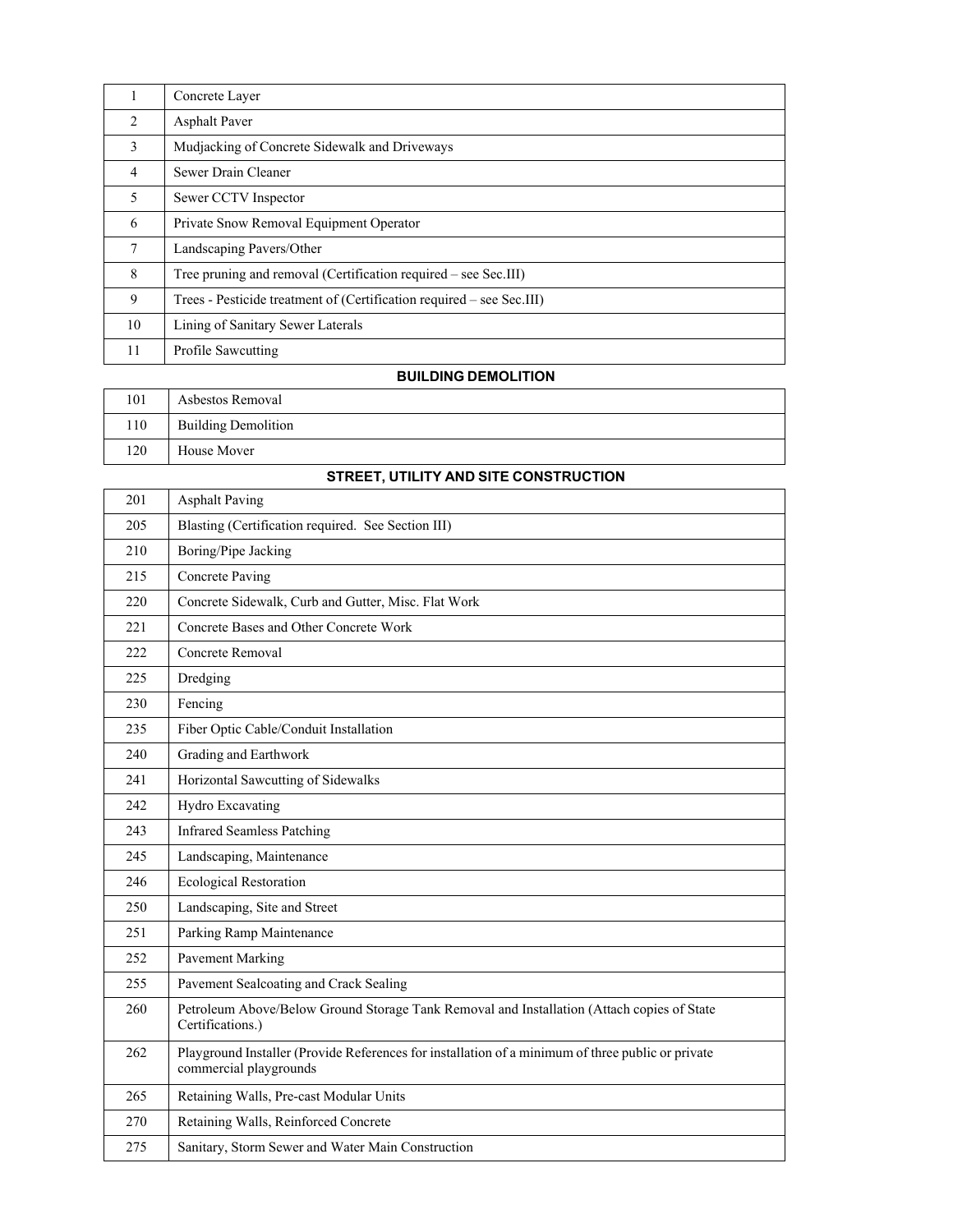| 276 | Sawcutting                                                                       |
|-----|----------------------------------------------------------------------------------|
| 280 | Sewer Lateral Drain Cleaning/Internal TV Inspection                              |
| 285 | Sewer Lining                                                                     |
| 290 | Sewer Pipe Bursting                                                              |
| 295 | Soil Borings                                                                     |
| 300 | Soil Nailing                                                                     |
| 305 | Storm and Sanitary Sewer Laterals and Water Services                             |
| 310 | <b>Street Construction</b>                                                       |
| 315 | <b>Street Lighting</b>                                                           |
| 318 | Tennis Court Resurfacing                                                         |
| 320 | Traffic Signals                                                                  |
| 325 | Traffic Signing and Marking                                                      |
| 330 | <b>Traffic Control During Construction</b>                                       |
| 332 | Tree planting, pruning and removal (Certification required – see Sec.III)        |
| 333 | Trees - Pesticide treatment of (Certification required – see Sec.III)            |
| 335 | Trucking                                                                         |
| 340 | Utility Transmission Lines including Natural Gas, Electrical, and Communications |
| 399 | Other:                                                                           |

## **BRIDGE CONSTRUCTION**

| 501 | Bridg |
|-----|-------|
|     |       |

flge Construction and/or Repair

## **BUILDING CONSTRUCTION**

| 401 | Floor Covering (including carpet, ceramic tile installation, rubber, VCT, wood, etc.) |
|-----|---------------------------------------------------------------------------------------|
| 402 | <b>Building Automation Systems</b>                                                    |
| 403 | Concrete                                                                              |
| 404 | Doors and Windows                                                                     |
| 405 | Electrical – Power, Lighting & Communications                                         |
| 410 | Elevator - Lifts                                                                      |
| 412 | Fire Suppression/Protection                                                           |
| 412 | Furnishings – Furniture and Window Treatments                                         |
| 415 | General Building Construction, Equal or Less Than \$250,000                           |
| 420 | General Building Construction, \$250,000 to \$1,500,000                               |
| 425 | General Building Construction, Over \$1,500,000                                       |
| 428 | Glass and/or Glazing                                                                  |
| 429 | Hazardous Material Removal (Certification Required. See Section III)                  |
| 430 | Heating, Ventilating and Air Conditioning (HVAC)                                      |
| 433 | Insulation - Thermal                                                                  |
| 435 | Masonry/Tuckpointing                                                                  |
| 437 | Metals                                                                                |
| 440 | Painting and Wallcovering                                                             |
| 445 | Plumbing (Certification required. See Section III.)                                   |
| 450 | Pump Repair                                                                           |
| 455 | Pump Systems                                                                          |